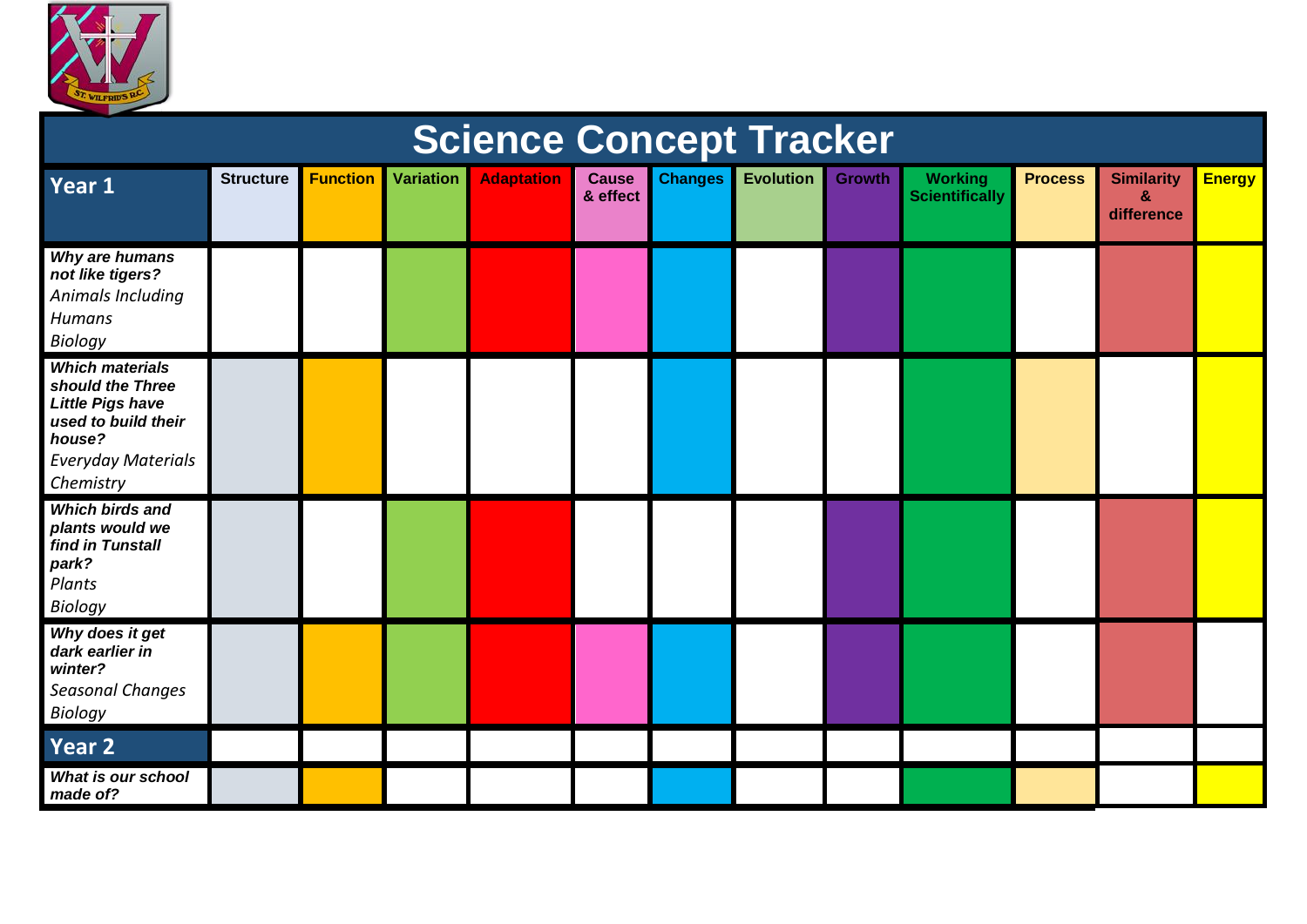| <b>Changing Materials</b><br>Chemistry                                                                                       |                  |                 |                  |                   |                          |                |                  |               |                                         |                |                                      |               |
|------------------------------------------------------------------------------------------------------------------------------|------------------|-----------------|------------------|-------------------|--------------------------|----------------|------------------|---------------|-----------------------------------------|----------------|--------------------------------------|---------------|
| How will eating '5-a-<br>day' help me to be<br>healthy?<br>Animals including<br>Humans<br>Biology                            |                  |                 |                  |                   |                          |                |                  |               |                                         |                |                                      |               |
| Why would a<br>dinosaur not make<br>a good pet?<br>Living Things and<br>their Habitats<br>Biology                            |                  |                 |                  |                   |                          |                |                  |               |                                         |                |                                      |               |
| How can we grow<br>our own salad?<br>Plants<br>Biology                                                                       |                  |                 |                  |                   |                          |                |                  |               |                                         |                |                                      |               |
|                                                                                                                              | <b>Structure</b> | <b>Function</b> | <b>Variation</b> | <b>Adaptation</b> | <b>Cause</b><br>& effect | <b>Changes</b> | <b>Evolution</b> | <b>Growth</b> | <b>Working</b><br><b>Scientifically</b> | <b>Process</b> | <b>Similarity</b><br>&<br>difference | <b>Energy</b> |
| Year 1/2 Cycle A                                                                                                             |                  |                 |                  |                   |                          |                |                  |               |                                         |                |                                      |               |
| Why are humans<br>not like tigers?<br><b>Animals including</b><br>humans<br>AIH/Biology/ Aut1+2/<br>Biology/Y1<br>Objectives |                  |                 |                  |                   |                          |                |                  |               |                                         |                |                                      |               |
| <b>Which materials</b><br>should the Three<br><b>Little Pigs have</b>                                                        |                  |                 |                  |                   |                          |                |                  |               |                                         |                |                                      |               |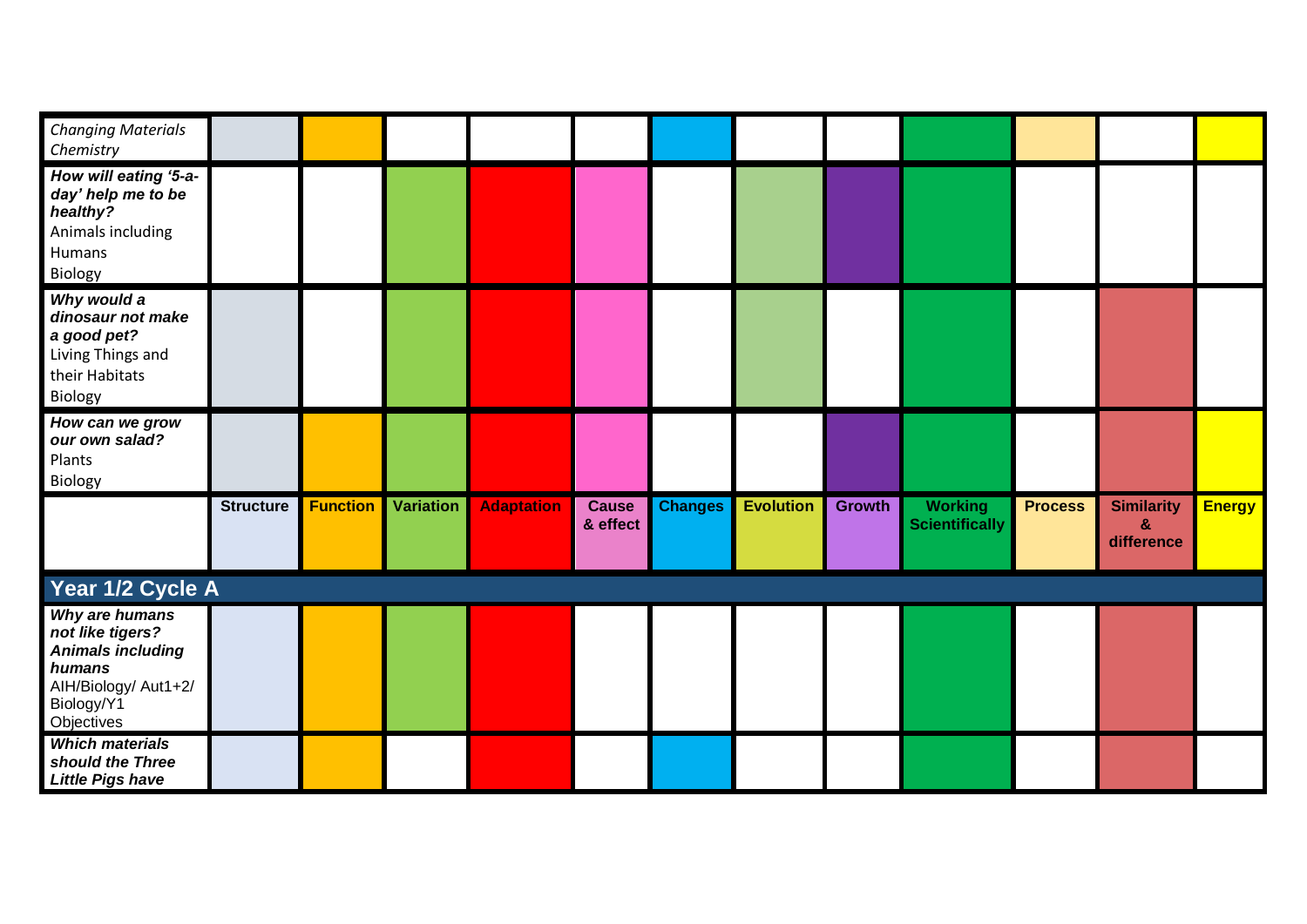| used to build their<br>house?<br>Everyday Materials/<br>Chemistry/ Spr1/Y1<br>Objectives                                              |  |  |  |  |  |  |
|---------------------------------------------------------------------------------------------------------------------------------------|--|--|--|--|--|--|
| What is our school<br>made of?<br><b>Changing Materials</b><br>/Chemistry/Spr2/Y2<br>Objectives                                       |  |  |  |  |  |  |
| How will eating '5-a-<br>day' help me to be<br>healthy?<br>AIH/Biology/<br>Sum1+2/Y2<br>Objectives                                    |  |  |  |  |  |  |
| Year 1/2 Cycle B                                                                                                                      |  |  |  |  |  |  |
| Why would a<br>dinosaur not make<br>a good pet?<br>Living things and<br><b>Their Habitats</b><br>LTH/Biology/<br>Aut1+2/Y2 Objectives |  |  |  |  |  |  |
| <b>Which birds and</b><br>plants would we<br>find in Tunstall<br>park?<br>Plants/ Biology/<br>Spr1+2/Y1 Objectives                    |  |  |  |  |  |  |
| How can we grow<br>our own salad?<br>Plants/<br>Biology/Sum1/Y2<br>Objectives                                                         |  |  |  |  |  |  |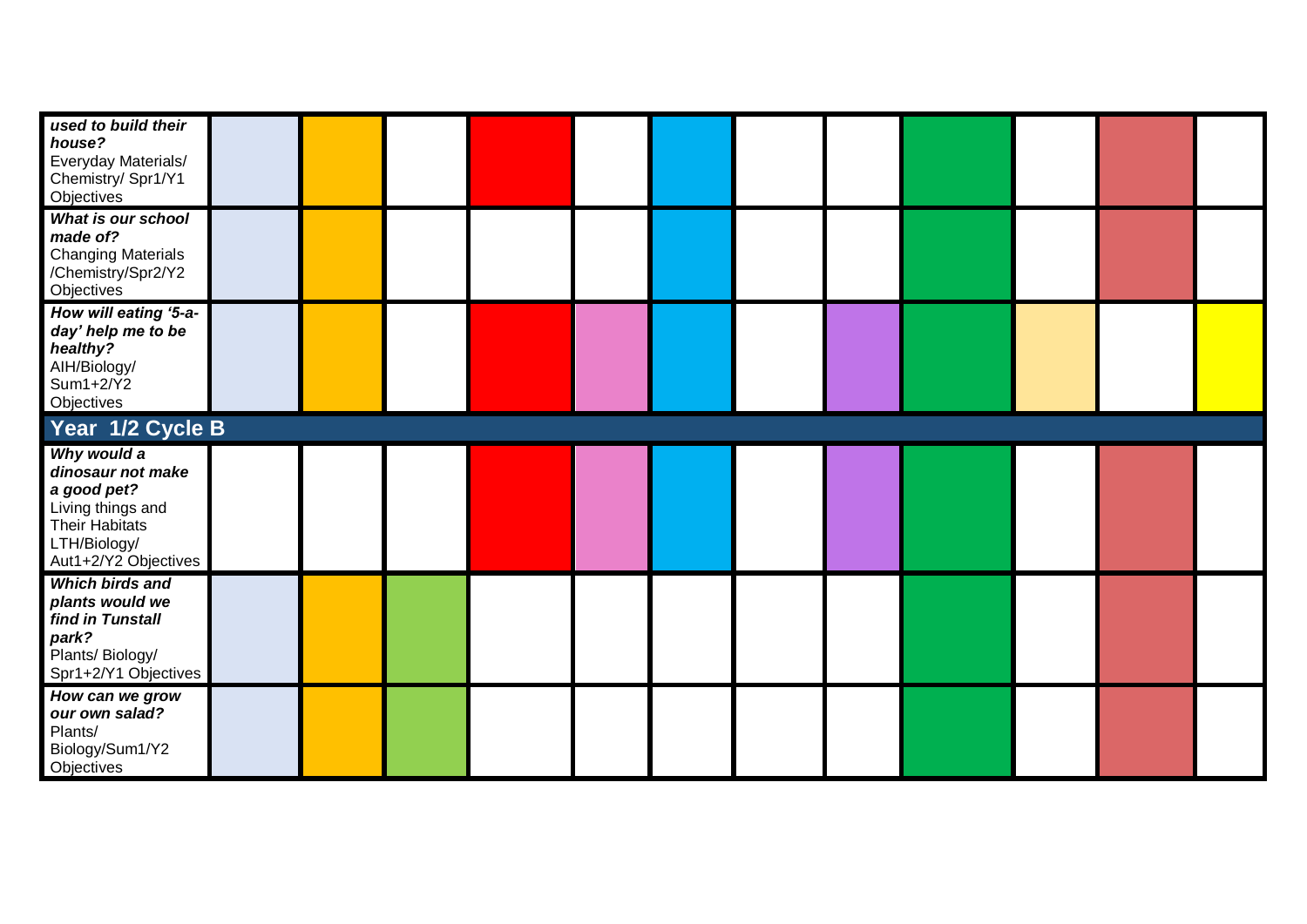| Why does it get<br>dark earlier in<br>winter?<br>Seasonal Changes/<br>Biology/Sum2/Y1<br>Objectives              |                  |                 |                  |                   |                          |                |                  |               |                                         |                |                                                 |               |
|------------------------------------------------------------------------------------------------------------------|------------------|-----------------|------------------|-------------------|--------------------------|----------------|------------------|---------------|-----------------------------------------|----------------|-------------------------------------------------|---------------|
| Year 3                                                                                                           | <b>Structure</b> | <b>Function</b> | <b>Variation</b> | <b>Adaptation</b> | <b>Cause</b><br>& effect | <b>Changes</b> | <b>Evolution</b> | <b>Growth</b> | <b>Working</b><br><b>Scientifically</b> | <b>Process</b> | <b>Similarity</b><br>$\mathbf{g}$<br>difference | <b>Energy</b> |
| <b>How can Usain Bolt</b><br>move so quickly?<br>AIH/Biology/                                                    |                  |                 |                  |                   |                          |                |                  |               |                                         |                |                                                 |               |
| What do rocks tell<br>us about the way<br>the Earth was<br>formed?<br>Rocks/<br>Chemistry/<br>Aut2/Y3 Objectives |                  |                 |                  |                   |                          |                |                  |               |                                         |                |                                                 |               |
| How did that<br>blossom become an<br>apple?<br>Plants/Biology/Sum1<br>+2/Y3 Objectives                           |                  |                 |                  |                   |                          |                |                  |               |                                         |                |                                                 |               |
| <b>What is attraction?</b><br>Forces + Magnets<br>/Physics/<br>Spr1/Y3 Objectives                                |                  |                 |                  |                   |                          |                |                  |               |                                         |                |                                                 |               |
| How far can you<br>throw your<br>shadow?<br>Light/Physics/<br>Sum1+2/Y3<br>Objectives                            |                  |                 |                  |                   |                          |                |                  |               |                                         |                |                                                 |               |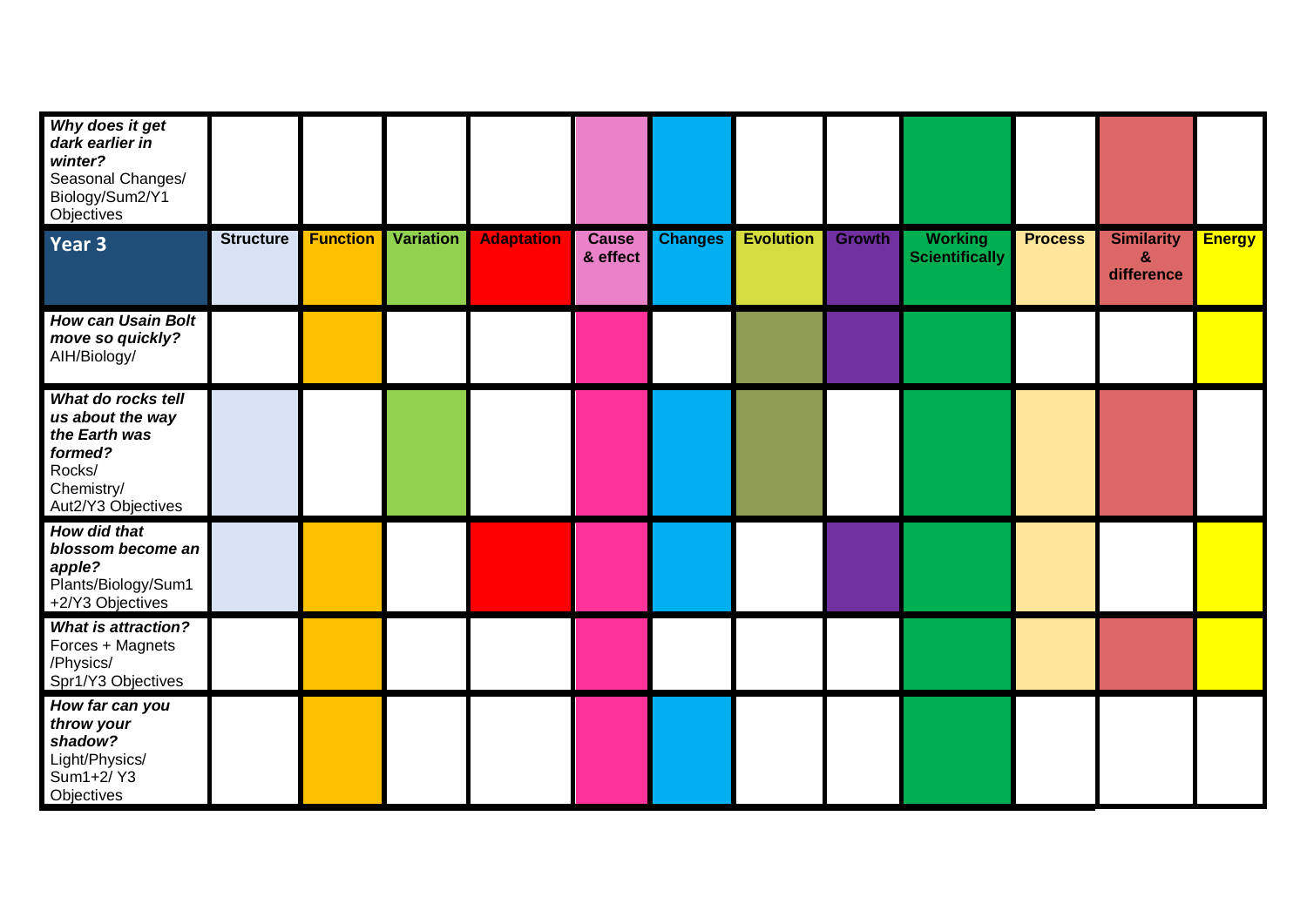| Year 4                                                                                                           | <b>Structure</b> | <b>Function</b> | <b>Variation</b> | <b>Adaptation</b> | <b>Cause</b><br>& effect | <b>Changes</b> | <b>Evolution</b> | <b>Growth</b> | <b>Working</b><br><b>Scientifically</b> | <b>Process</b> | <b>Similarity</b><br>&<br>difference | <b>Energy</b> |
|------------------------------------------------------------------------------------------------------------------|------------------|-----------------|------------------|-------------------|--------------------------|----------------|------------------|---------------|-----------------------------------------|----------------|--------------------------------------|---------------|
| What happens to<br>the food we eat?<br>AIH/Biology/<br>Spr1/Y4 Objectives                                        |                  |                 |                  |                   |                          |                |                  |               |                                         |                |                                      |               |
| <b>Which live plants</b><br>and animals thrive<br>in your locality?<br>LTH/Biology/<br>Spr2/Y4 Objectives        |                  |                 |                  |                   |                          |                |                  |               |                                         |                |                                      |               |
| How could we cope<br>without electricity<br>for one day?<br>Electricity/Physics/<br>Aut1/Y4 Objectives           |                  |                 |                  |                   |                          |                |                  |               |                                         |                |                                      |               |
| Why is the sound<br>that 'One Direction'<br>makes enjoyed by<br>so many?<br>Sound/Physics/<br>Aut2/Y4 Objectives |                  |                 |                  |                   |                          |                |                  |               |                                         |                |                                      |               |
| How would we<br>survive without<br>water?<br><b>States of Matter</b><br>/Chemistry/<br>Spr2/Y4 Objectives        |                  |                 |                  |                   |                          |                |                  |               |                                         |                |                                      |               |
| Year 3/4 Cycle A                                                                                                 |                  |                 |                  |                   |                          |                |                  |               |                                         |                |                                      |               |
| <b>How can Usain Bolt</b><br>move so quickly?<br>AIH/Biology/<br>Aut1/Y3 Objectives                              |                  |                 |                  |                   |                          |                |                  |               |                                         |                |                                      |               |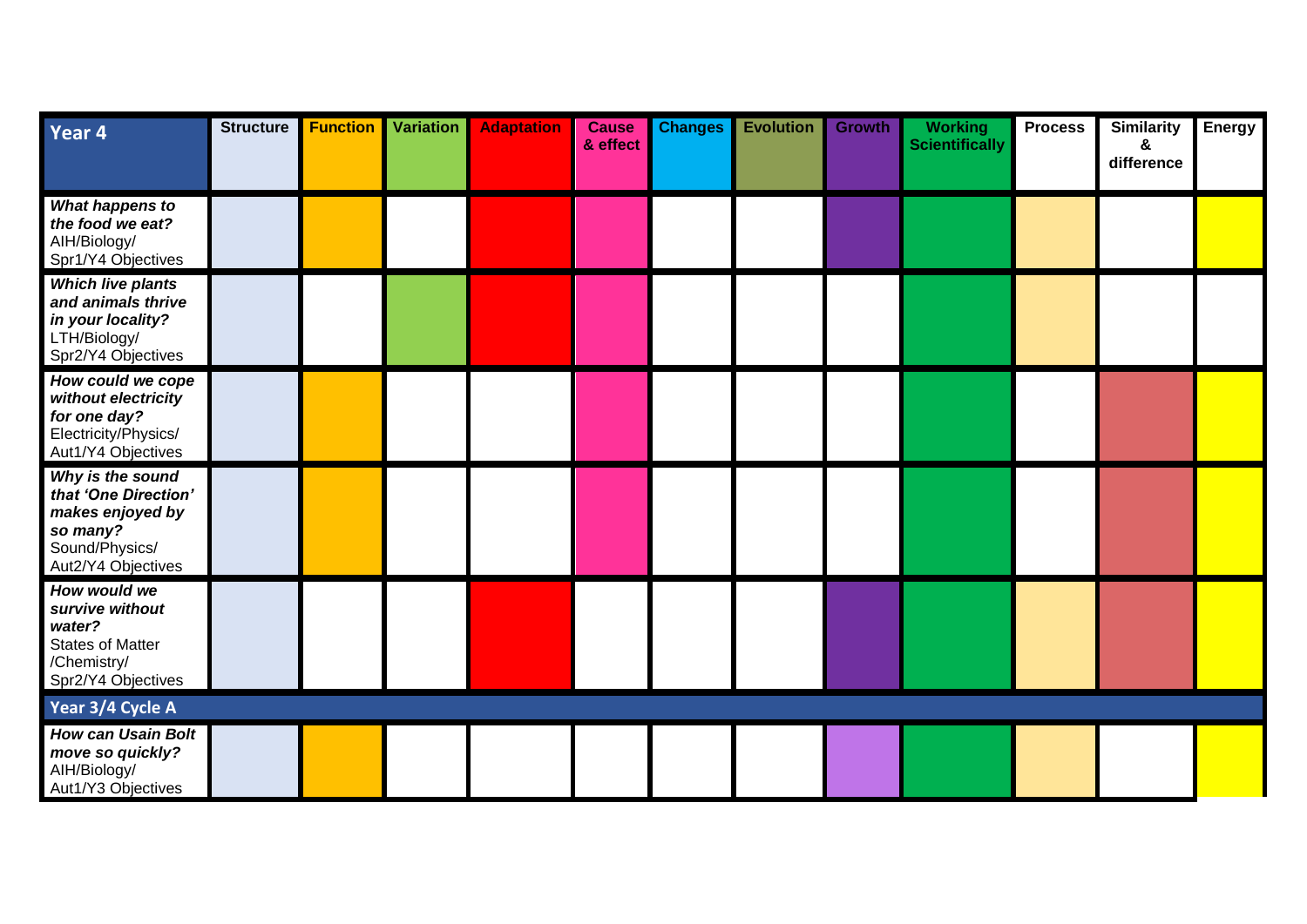| What do rocks tell<br>us about the way<br>the Earth was<br>formed?<br>Rocks/<br>Chemistry/<br>Aut2/Y3 Objectives |  |  |  |  |  |  |
|------------------------------------------------------------------------------------------------------------------|--|--|--|--|--|--|
| What happens to<br>the food we eat?<br>AIH/Biology/<br>Spr1/Y4 Objectives                                        |  |  |  |  |  |  |
| <b>Which live plants</b><br>and animals thrive<br>in your locality?<br>LTH/Biology/<br>Spr2/Y4 Objectives        |  |  |  |  |  |  |
| <b>How did that</b><br>blossom become an<br>apple?<br>Plants/Biology/Sum1<br>+2/Y3 Objectives                    |  |  |  |  |  |  |
| Year 3/4 Cycle B                                                                                                 |  |  |  |  |  |  |
| How could we cope<br>without electricity<br>for one day?<br>Electricity/Physics/<br>Aut1/Y4 Objectives           |  |  |  |  |  |  |
| Why is the sound<br>that 'One Direction'<br>makes enjoyed by<br>so many?<br>Sound/Physics/<br>Aut2/Y4 Objectives |  |  |  |  |  |  |
| <b>What is attraction?</b><br>Forces + Magnets                                                                   |  |  |  |  |  |  |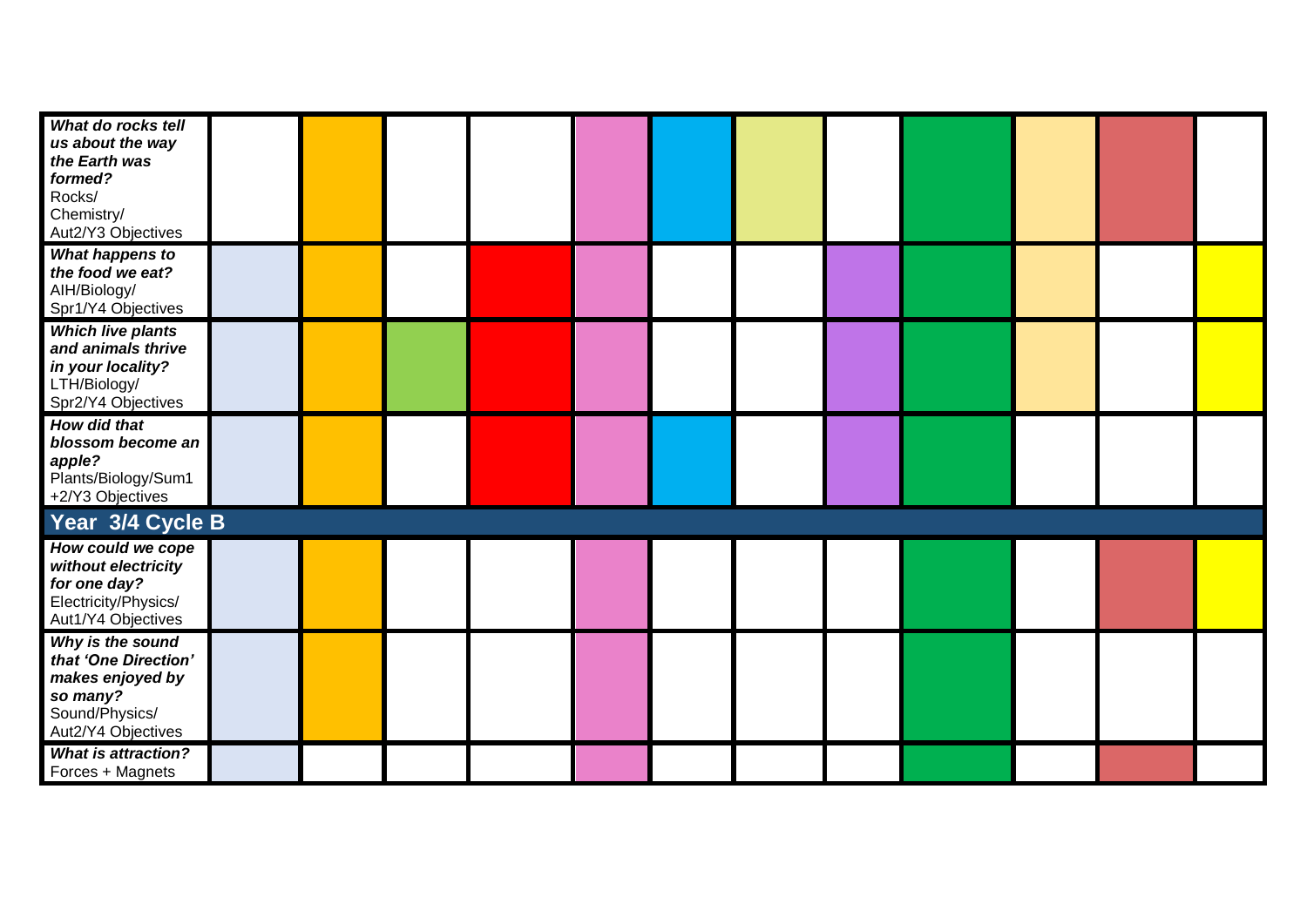| /Physics/<br>Spr1/Y3 Objectives                                                                                    |                  |                 |                  |                   |                          |                |                  |               |                                         |                |                                                 |               |
|--------------------------------------------------------------------------------------------------------------------|------------------|-----------------|------------------|-------------------|--------------------------|----------------|------------------|---------------|-----------------------------------------|----------------|-------------------------------------------------|---------------|
| How would we<br>survive without<br>water?<br><b>States of Matter</b><br>/Chemistry/<br>Spr2/Y4 Objectives          |                  |                 |                  |                   |                          |                |                  |               |                                         |                |                                                 |               |
| How far can you<br>throw your<br>shadow?<br>Light/Physics/<br>Sum1+2/Y3<br>Objectives                              |                  |                 |                  |                   |                          |                |                  |               |                                         |                |                                                 |               |
|                                                                                                                    | <b>Structure</b> | <b>Function</b> | <b>Variation</b> | <b>Adaptation</b> | <b>Cause</b><br>& effect | <b>Changes</b> | <b>Evolution</b> | <b>Growth</b> | <b>Working</b><br><b>Scientifically</b> | <b>Process</b> | <b>Similarity</b><br>$\mathbf{g}$<br>difference | <b>Energy</b> |
| Year 5                                                                                                             |                  |                 |                  |                   |                          |                |                  |               |                                         |                |                                                 |               |
| Will we ever send<br>another human to                                                                              |                  |                 |                  |                   |                          |                |                  |               |                                         |                |                                                 |               |
| the moon?<br>Earth & Space/<br>Physics/Aut1                                                                        |                  |                 |                  |                   |                          |                |                  |               |                                         |                |                                                 |               |
| Could you be the<br>next CSI<br>investigator?<br>Properties and<br>Changes of<br>Materials/<br>Chemistry/Aut2+Spr1 |                  |                 |                  |                   |                          |                |                  |               |                                         |                |                                                 |               |